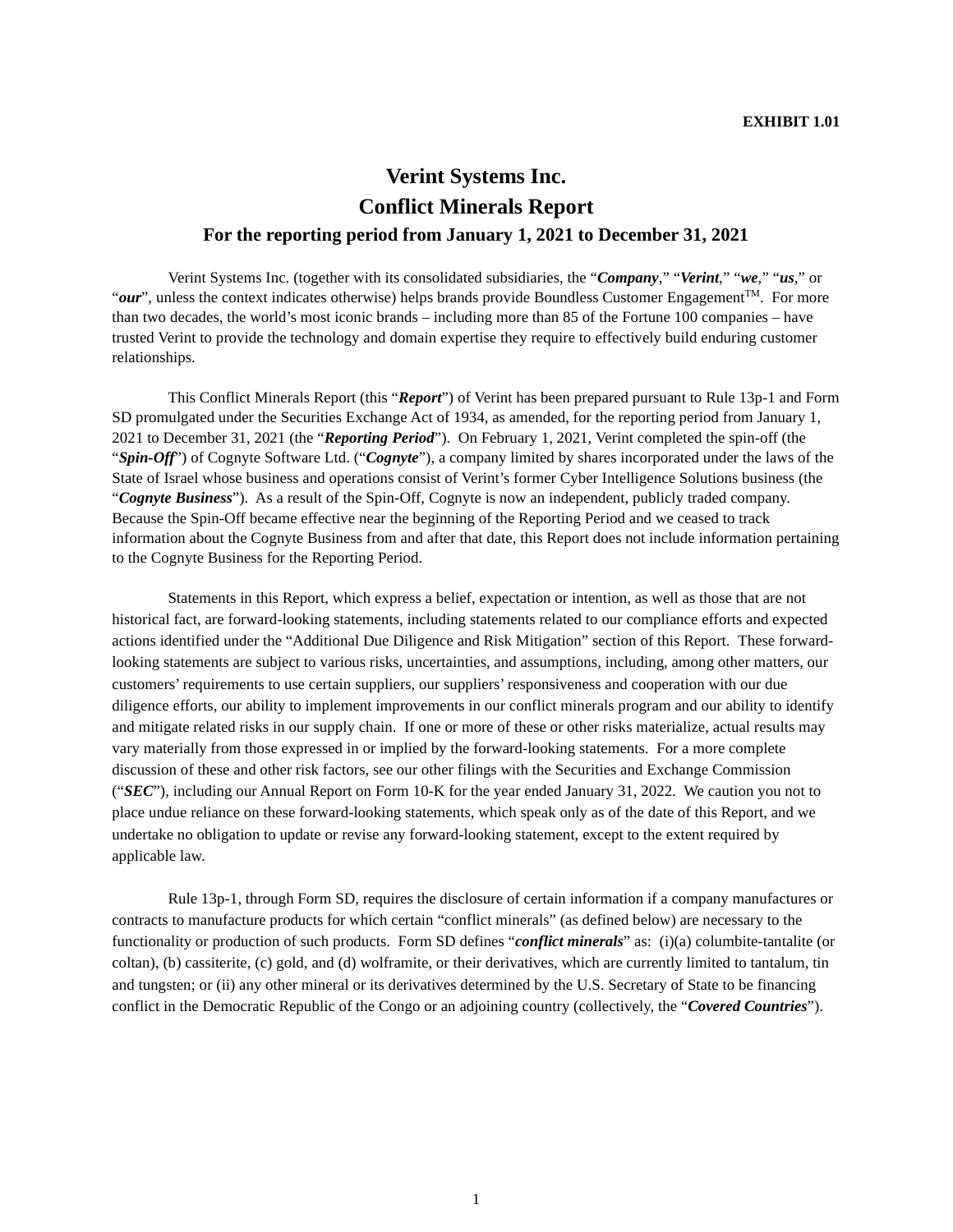Our operations, including the operations of our consolidated subsidiaries, may at times manufacture, or contract to manufacture, products for which conflict minerals are necessary to the functionality or production of those products (collectively, our "*products*"), including certain components or parts included within the following products or product lines (during the Reporting Period):

> Verint Fraud and Security Solutions Verint Recording for Public Safety Verint Edge Devices: Video Encoders, Decoders, and Cameras Verint Edge VR

As required by Form SD, we have conducted a good faith reasonable country of origin inquiry ("*RCOI*") regarding the conflict minerals included in our products during the Reporting Period, which we refer to as the "*Subject Minerals*," to determine whether any of such Subject Minerals originated in the Covered Countries and/or whether any of the Subject Minerals may be from recycled or scrap sources. Where applicable, we have conducted additional due diligence regarding the sources of the Subject Minerals. The results of our RCOI regarding the Subject Minerals, as well as our additional due diligence regarding the sources of such Subject Minerals, are contained in this Report, which is publicly available at https://www.verint.com/our-company/corporateresponsibility/. The content on any web site referred to in this Report is not incorporated by reference into this Report unless expressly noted.

## **A. Our RCOI Process**

We have conducted a good faith RCOI regarding the Subject Minerals. This good faith RCOI was reasonably designed to determine whether any of the Subject Minerals originated in the Covered Countries and whether any of the Subject Minerals may be from recycled or scrap sources, in accordance with Form SD and related guidance provided by the SEC.

Our global supply chain is complex. Because we do not purchase minerals directly from mines, smelters or refiners, there are many third parties in the supply chain between us and the original sources of any conflict minerals. As a result, we rely on our direct suppliers and manufacturers to provide information regarding the origin of any conflict minerals contained in the components or parts that they provide to us for incorporation into our products. In light of these and other challenges, we engaged a third-party supply chain due diligence service provider (the "*Facilitator*") to assist in certain aspects of the RCOI.

Prior to and throughout the Reporting Period, we worked to identify suppliers and/or manufacturers that we believed could potentially provide components or parts containing conflict minerals that were incorporated into our products. In order to identify the suppliers and/or manufacturers that would be included within the scope of the RCOI, we began with our enterprise-wide list of products (broken down into their respective components and parts) that were sold during the Reporting Period. We then eliminated all software, packaging, and labeling components or parts. Then, using our internal bills of materials and manufacturers list, we further narrowed this list to include only those components and parts that contained or were likely to contain conflict minerals that were necessary to the functionality or production of the product(s) into which such components and parts were incorporated. From this refined components and parts list, we were then able to identify the individual suppliers and/or manufacturers who provided one or more of those components or parts. As a result of this process, we identified 162 direct suppliers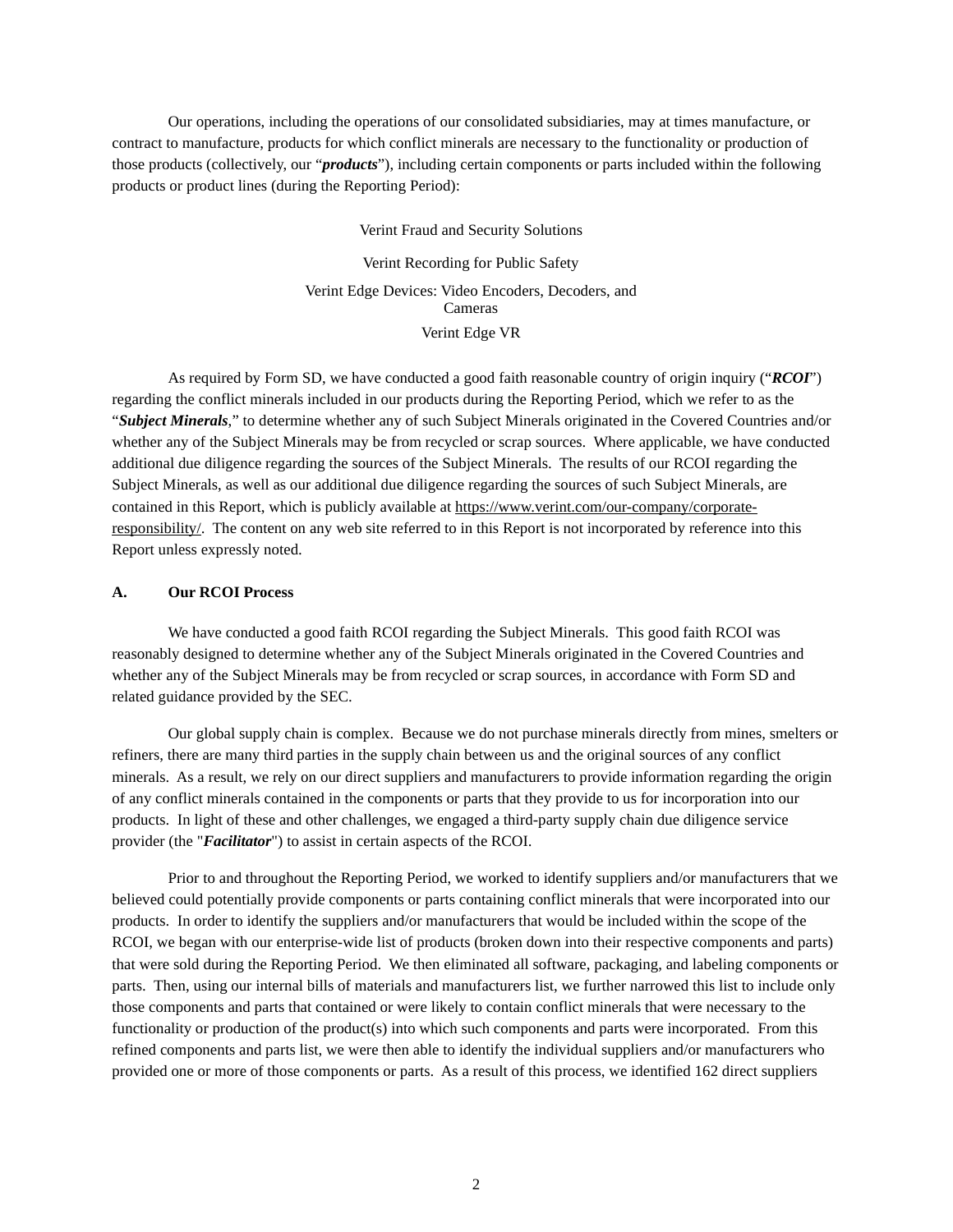and/or manufacturers (collectively, the "*Covered Suppliers*") that we believed could potentially provide materials containing conflict minerals that were incorporated into our products that were sold during the Reporting Period.

Throughout the Reporting Period, with the assistance of the Facilitator, we sent notices to all of the Covered Suppliers. Each notice: (i) described the reporting obligations imposed by Form SD and the SEC regarding conflict minerals; (ii) requested information regarding the presence and sourcing of conflict minerals used in the products supplied to us and that were incorporated into our products during the Reporting Period using the thencurrent version of the Conflict Minerals Reporting Template ("*CMRT*") that was developed by the Responsible Minerals Initiative ("*RMI*"); and (iii) provided step-by-step instructions for responding to our information request using the CMRT. As an ongoing part of the RCOI, we sent periodic follow-up notices to each Covered Supplier who had failed to respond to our prior requests. If no response was received from a Covered Supplier after three notices were sent, we initiated further communication with the unresponsive Covered Supplier in an effort to understand the reasons for the failure to respond and, where possible, to facilitate delivery of a response.

Using a risk-based approach, we evaluated responses received from each Covered Supplier that responded to our request for information for plausibility, consistency, and gaps both in terms of which components or parts were stated to contain or not contain conflict minerals, as well as the origin of those conflict minerals. In addition, we performed certain validation procedures with respect to responses where we deemed it necessary to confirm the accuracy and completeness of the information contained therein. Responses received from Covered Suppliers that appeared complete and accurate following our review and validation processes (each such response, a "*Complete Response*," and collectively, the "*Complete Responses*") were then processed for inclusion in our conflict minerals database and our own CMRT, which we provided to our customers upon request. In addition, if during our review or validation procedures, any of the information contained in a response from a Covered Supplier gave us reason to believe such information was inaccurate or incomplete (each such response, an "*Incomplete Response*," and collectively, the "*Incomplete Responses*"), we initiated further communication with such Covered Supplier in an effort to resolve such inaccurate or incomplete information.

For the Reporting Period, we received completed CMRTs from 159, or approximately 98%, of the Covered Suppliers, who collectively supplied approximately 99% of the total components and parts that contain (or could possibly contain) Subject Minerals and represented approximately 99% of our total hardware spending during such period. All of the 159 responses received were Complete Responses that were capable of being processed. Certain of the completed CMRTs that we received from Covered Suppliers provided information concerning the facility at which the Subject Minerals were processed.

Based on the RCOI conducted, we are unable to exclude the possibility that some of the Subject Minerals did originate, or may have originated, in the Covered Countries and are not from recycled or scrap sources, and have therefore conducted the due diligence activities detailed below.

#### **B. Our Due Diligence Program and Design**

We exercised due diligence on the source and chain of custody of the Subject Minerals included in our products during the Reporting Period. Subject to the requirements imposed by Form SD and the SEC regarding conflict minerals, our due diligence measures have been designed to conform to the framework in the Organization for Economic Co-operation and Development Due Diligence Guidance for Responsible Supply Chains of Minerals from Conflict-Affected and High Risk Areas: Third Edition, including the related supplements on gold, tin, tantalum and tungsten (the "*OECD Guidelines*"), which recommends the establishment of a five-step framework for riskbased due diligence for responsible supply chains, that includes the following measures:

1. Establishment of strong company management systems;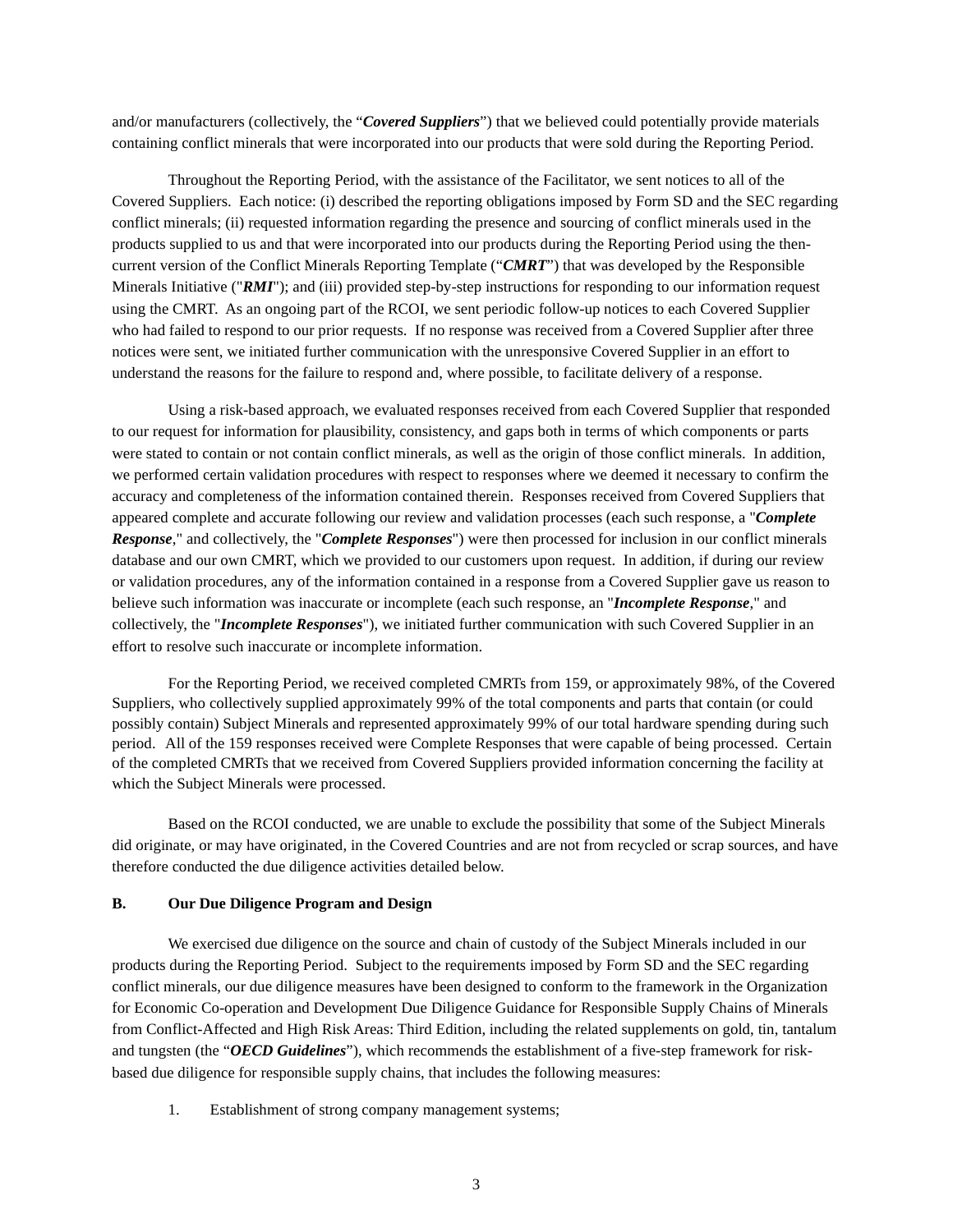- 2. Identification and assessment of risk in the supply chain;
- 3. Design and implementation of a strategy to respond to identified risks;
- 4. Carrying out independent third-party audits of supply chain due diligence at identified points in the supply chain; and
- 5. Reporting on supply chain due diligence.

# **C. Due Diligence Measures Undertaken**

The due diligence measures undertaken by the Company during the Reporting Period included the following:

## 1. Establish Company Management Systems

## *Conflict Minerals Team*

We have established a cross-functional working group to oversee and drive our conflict minerals compliance program (the "*Conflict Minerals Team*"). The Conflict Minerals Team meets periodically to share information concerning our conflict minerals program and is responsible for, among other things:

- identifying and maintaining an up-to-date list of all components or parts that are incorporated into our existing and newly introduced products, in each case, that contain or may contain conflict minerals;
- maintaining a list of our suppliers and manufacturers whose components or parts that contain, or may contain, conflict minerals are incorporated into our products;
- communicating to our suppliers and manufacturers our expectations concerning our procurement of any components or parts that contain, or may contain, conflict minerals;
- collecting from our suppliers and manufacturers information, including CMRTs, regarding the presence and sourcing of conflict minerals in the components or parts supplied to us for incorporation into our products;
- communicating our due diligence efforts to customers and applicable employees;
- incorporating new procedures into our procurement process;
- documenting the conflict minerals compliance process for future audit, which documentation we expect to retain for at least five years; and
- updating senior management concerning our due diligence efforts and results.

In addition, the Conflict Minerals Team regularly engages other functions within Verint, including engineering, product development, operations, and legal, to provide information and guidance concerning matters relevant to our conflict minerals compliance program.

# *Conflict Minerals Policy*

We have adopted a conflict minerals policy ("*Conflict Minerals Policy*"), which is available at https://www.verint.com/our-company/corporate-responsibility/. The Conflict Minerals Policy affirms that we are committed to sourcing components and materials from suppliers that share our values regarding respect for human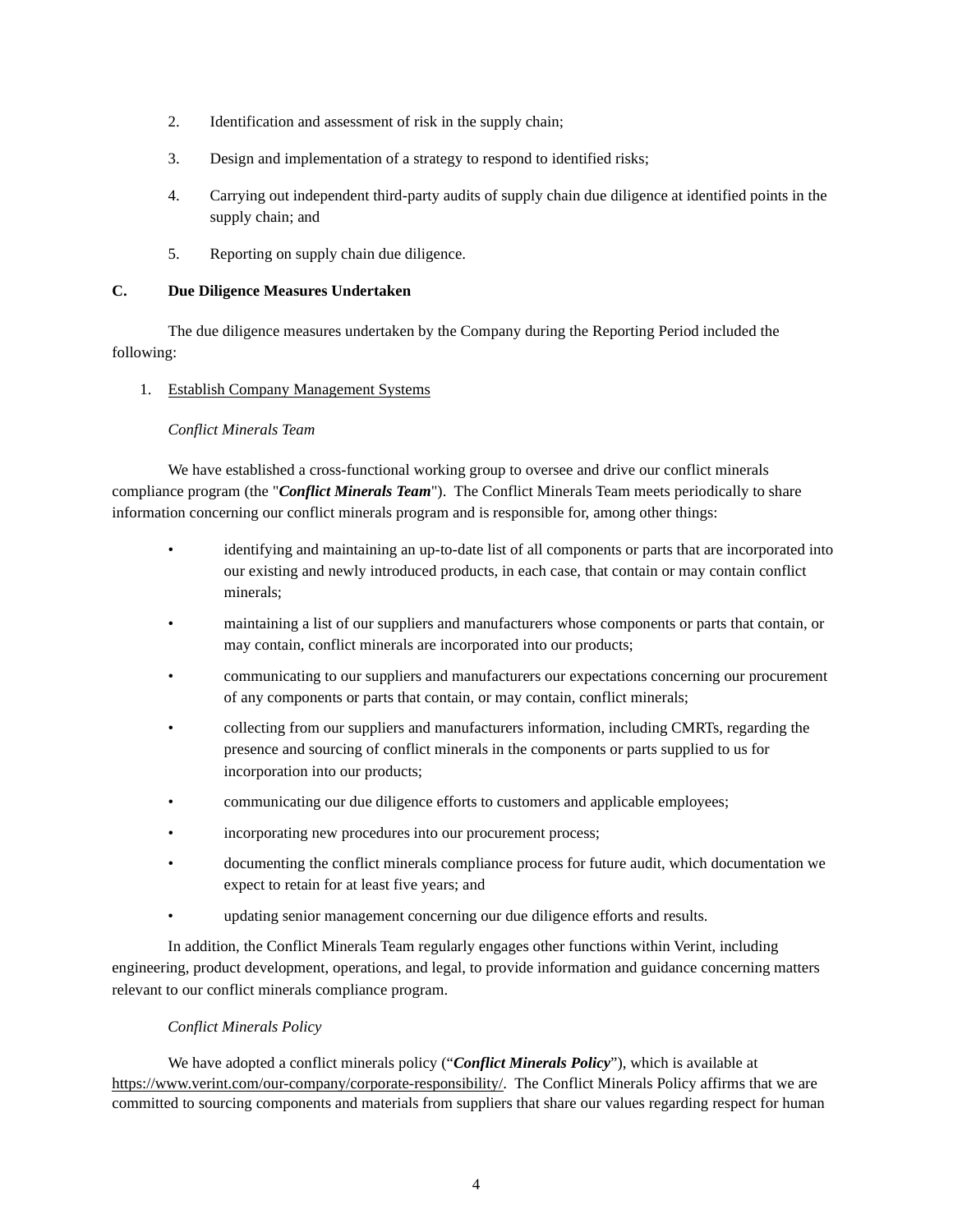rights, integrity, and environmental responsibility and that comply with all applicable legal standards and requirements.

#### *Establish a System of Controls and Transparency Over the Mineral Supply Chain*

As discussed under "*Our RCOI Process*" above, we do not purchase conflict minerals directly from mines, smelters or refiners. There are many third parties in the supply chain between us and the original sources of any minerals contained in our products. As a result, we rely on our direct suppliers and manufacturers to provide information regarding the origin of any conflict minerals contained in the components or parts that they provide to us for incorporation into our products. However, improving supply chain transparency is an ongoing process and we endeavor to continue to improve the transparency of our supply chain through continued engagement with our suppliers and manufacturers. As discussed in greater detail under "*Our RCOI Process*" above, some of the measures that we have incorporated into our system of controls and transparency over our conflict mineral supply chain include the adoption of the CMRT and engagement of the Facilitator to assist with certain aspects of our RCOI and due diligence efforts.

#### *Internal Measures Taken to Strengthen Company Engagement with Suppliers*

We continue to make efforts to increase our supply chain transparency and identify risks within our supply chain. We are committed to conducting business in a socially responsible manner and we seek to partner with suppliers who are similarly committed. To that end, we have:

- adopted procurement agreements that require (a) that all products and other materials provided to us under such agreements must be free of conflict minerals originating from mines located in the Covered Countries that are controlled by armed groups, and (b) delivery of certain information pertaining to any products manufactured or contracted to be manufactured that contain conflict minerals, including the identity of the facilities that processed such conflict minerals, the country of origin of such conflict minerals and a description of the measures taken to exercise due diligence on the source and chain of custody of such conflict minerals;
- adopted policies or practices applicable to all of our suppliers and manufacturers that require such suppliers and manufacturers to, among other things, provide certain information concerning the products they supply to us, including a completed CMRT, as well as product and smelter lists; and
- provided training materials and other assistance to our suppliers, as necessary, in order to facilitate their compliance with our conflict minerals compliance requirements and to increase the number and quality of the CMRTs received from our suppliers.

## 2. Identify and Assess Risk in the Supply Chain

In addition to the actions described under "*Our RCOI Process*" and "*—Establish Company Management Systems—Internal Measures Taken to Strengthen Company Engagement with Suppliers*" above, in an effort to identify and assess risk in our supply chain, we performed a risk assessment with respect to the Covered Suppliers. As part of this assessment, we identified two primary risks in our supply chain: (1) the risk of not receiving timely and accurate conflict minerals information from the Covered Supplier, and (2) the risk that the Covered Supplier is supplying materials, products, parts, or components in a manner that is inconsistent with our Conflict Minerals Policy or is otherwise non-compliant with our conflict minerals compliance program.

The primary factors that we used to perform our risk assessment included: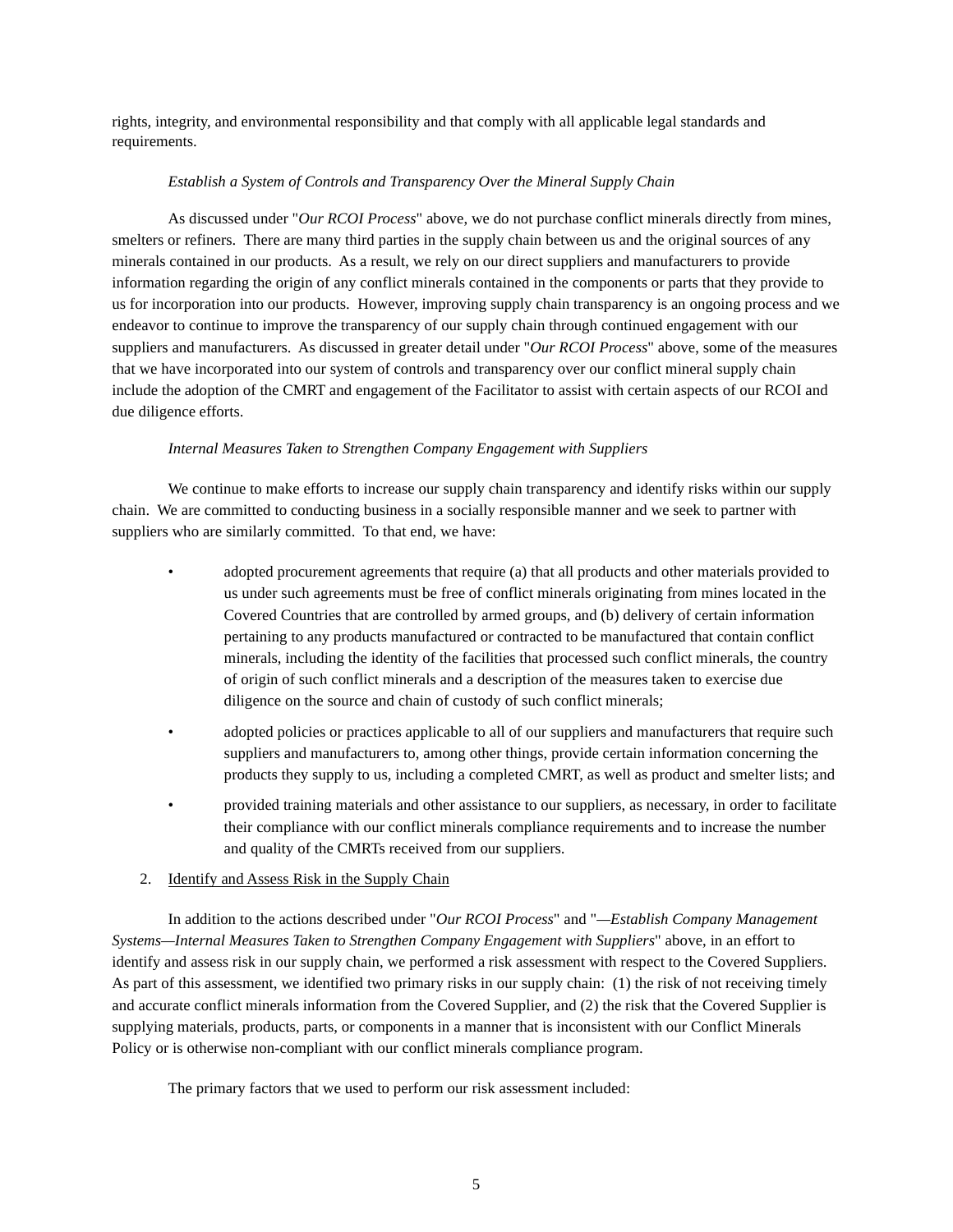- total amount paid to such Covered Supplier during the Reporting Period;
- total number of components or parts supplied by such Covered Supplier;
- whether or not such Covered Supplier was our sole source for one or more components or parts;
- whether or not such Covered Supplier was an SEC reporting company;
- the relative maturity of the Covered Supplier's business and management structure; and
- the geographic location of such Covered Supplier.

As a result of our risk assessment, we identified 13 Covered Suppliers who represented our highest level of potential supply chain risk (the "*Key Suppliers*"). The Key Suppliers collectively accounted for approximately 95% of our total hardware spending during the Reporting Period. By identifying the Key Suppliers through the risk assessment process, we were able to focus our risk mitigation efforts where they would have the greatest impact from a supply chain transparency and risk mitigation standpoint.

3. Design and Implement a Strategy to Respond to Identified Risks

In situations where a Covered Supplier either (a) failed to deliver a CMRT, (b) delivered an Incomplete Response, or (c) in its Complete Response disclosed the existence or potential existence of conflict minerals that were sourced from the Covered Countries and processed by uncertified smelters, we have employed a process of further communication with and evaluation of such Covered Supplier. Through this escalation process, we seek to better understand the reasons for such failure to comply with our conflict minerals program requirements as well as how such Covered Supplier intends to resolve such non-compliance. With this information, we are then better positioned to evaluate and monitor the circumstances affecting such Covered Supplier and formulate our own action plan with respect to continued sourcing from such Covered Supplier.

#### 4. Carry Out Independent Third-Party Audit of Smelter/Refiner's Due Diligence Practices

As discussed in "*Our RCOI Process*" above, we do not have direct sourcing relationships with mineral smelters or refiners. Where possible, we have relied on third-party assurances and certifications. For example, we accept as reliable any smelter that is compliant with the RMI's Responsible Minerals Assurance Process assessment protocols. To the extent that other audited supplier certifications are provided to us, we may consider reliance on a case-by-case basis.

#### 5. Report Annually on Supply Chain Due Diligence

We have filed with the SEC our Form SD, which includes this Report as Exhibit 1.01, for the Reporting Period. This Report is also publicly available at https://www.verint.com/our-company/corporate-responsibility/ and meets the OECD recommendation to report annually on supply chain due diligence.

#### **D. Results of Assessment**

Despite receiving responses from some Covered Suppliers listing smelter or refiner names in their supply chain, the vast majority of our Covered Suppliers provided data at a company or divisional level, or otherwise were unable to accurately report which specific smelters were part of the supply chain for the components or parts containing the Subject Minerals that were supplied to us during the Reporting Period. Therefore, we are not able to identify the facilities that processed the Subject Minerals or to conclusively determine the country of origin of the